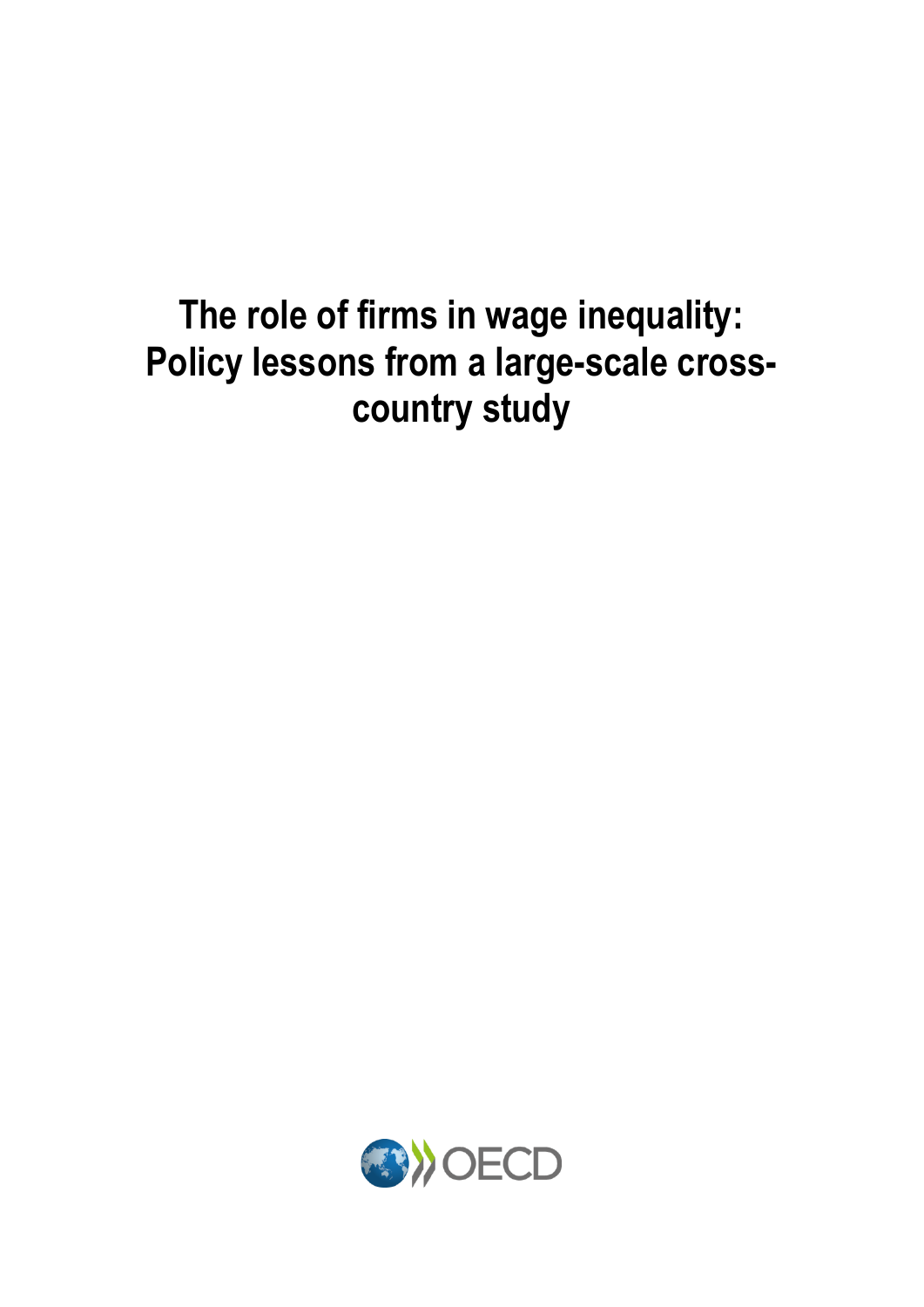## **Executive summary**

Over the past few decades, policy makers in many OECD countries have been grappling with low productivity growth and rising income inequality. At the same time, gaps in business performance in the form of productivity have widened, with a small number of high-performing businesses thriving while others falling further behind. High-performing firms have also been pulling away in terms of sales and profitability, and industry concentration is on the rise in many countries. The COVID-19 crisis could reinforce these trends, as the digitalisation of business models has accelerated in a way that has favoured large techsavvy firms. However, while there is growing evidence that widening gaps in business performance contribute to low aggregate productivity growth, little is known about its implications for wage and, ultimately, income inequality.

This volume presents comprehensive new evidence on the links between firm performance, wage-setting practices and wage inequality, and discusses their implications for public policies. It exploits new harmonised linked employer-employee data spanning 20 OECD countries, representing the most ambitious effort to date in this area to make use of administrative data in a cross-country context.

The main finding is that **one-third of overall wage inequality can be explained by gaps in wage-setting practices between firms**, rather than differences in workers' skills. For the typical country covered by this report, high-wage firms pay about twice as much as low-wage ones for comparable workers. When workers cannot easily move from one firm to another, e.g. because of job search and moving costs, wages are not only determined by workers' skills but also by firms' wage-setting practices.

**To some extent, wage setting is determined by productivity**, with high-productivity firms generally offering higher wages to attract the workers required to grow their businesses. Policies aimed at promoting productivity in low-performing firms – e.g. helping them to adopt new technologies, digital business models and high-performance management practices – would therefore not only promote economic growth by raising productivity and wages, but also reduce wage inequality.

**Low job mobility reinforces the link between productivity gaps between firms and pay gaps**, since workers facing high barriers to mobility cannot easily quit their jobs in low-paying firms to take advantage of better opportunities in higher-paying ones (even when pay gaps are large). In contrast, high labour market mobility ensures that productivity gaps mainly translate into differences in employment rather than wages, and therefore reduces wage inequality. An increase in the level of job mobility from that of a lowmobility country such as Italy to that of a high-mobility country like Sweden is associated with a 15% drop in overall wage inequality. To put this reduction in perspective, the median increase in wage inequality across countries over the period 1995-2015 was around 10%. The same increase in job mobility would also raise average wages by strengthening competition for workers in low-wage firms and allowing highwage firms to expand their workforces more easily. Policy options to enhance job mobility include strengthening adult learning and activation policies, reforming labour market regulation and reducing barriers to geographical mobility (e.g. via transport and housing policies).